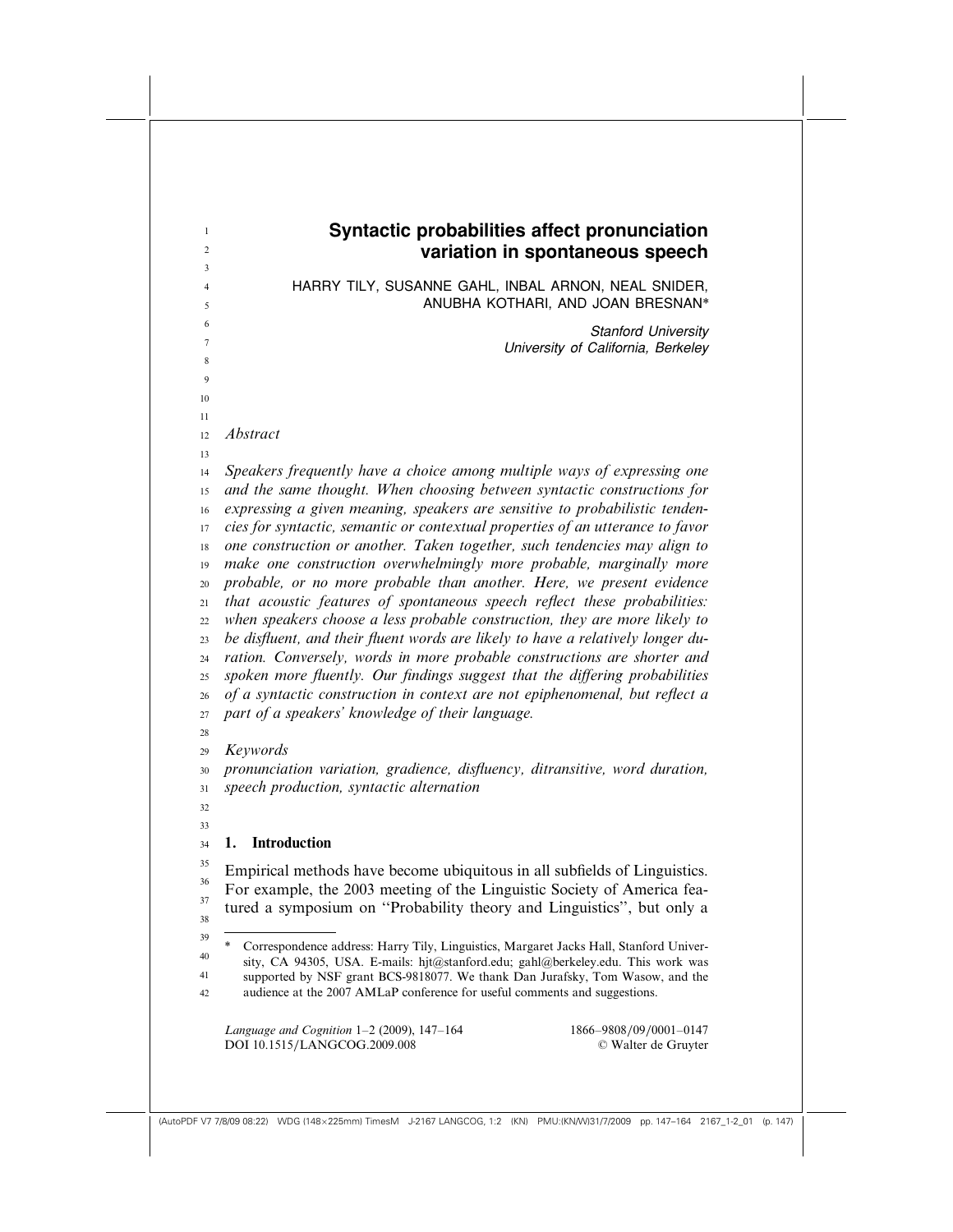single regular session on psycholinguistics and none on corpus linguistics. By contrast, the 2008 meeting had several sessions devoted to psycholinguistics and corpus linguistics, and, moreover, featured corpus-based and experimental psycholinguistic research in practically every session, on topics ranging from syntactic theory to morphology to lexical semantics. This methodological change has gone hand in hand with the emergence of new theoretical approaches. Most major models of grammar until recently cast linguistic structure as discrete, static, and categorical. Recent years, however, have seen the emergence of more and more models that conceive of structure as gradient, malleable, and probabilistic (see for example the papers in Barlow and Kemmer (2000); Bod et al. (2003); Bybee and Hopper (2001); and Gahl and Yu (2006)). In these models, knowledge of language includes not just knowledge of syntactic, morphological, and phonological categories, but also knowledge of the frequency and probability of use of these categories in speakers' experience. Families of frameworks such as ''probabilistic linguistics'', ''usagebased'' and ''exemplar-based'' models all recognize gradient activation of linguistic units and probabilistic and gradient effects of linguistic form and meaning. The linguistic units in question include structures at all levels of linguistic representation and varying degrees of abstraction (see e.g. Borensztajn et al. 2009; Pierrehumbert 2001, 2002; Bybee 2002, 2006; Johnson 1997). Taken together, these proposals constitute a major departure from a research tradition that imposed rigid boundaries between competence and performance, sought to minimize redundancy in lexicon and grammar, and assumed linguistic representations to be categorical and discrete. The development of these models has been possible in part thanks to rich, large-scale corpora of naturalistic usage data and the availability of statistical techniques for analyzing complex interactions of multiple factors. These tools have made it possible to build sophisticated models of the many factors affecting how speakers encode meaning in linguistic form. For example, Bresnan et al. (2007) examined what drives speakers' choice of syntactic realization patterns in the so-called dative alternation. A given scenario can be expressed with either of two syntactic patterns, either NP NP or NP PP, exemplified in (1a) and (1b), respectively: (1) a. They sent us two of our coach tickets (NP NP) b. They sent two of our coach tickets to us (NP PP) Attempts to account for speakers' choice between the dative alternants have tended to invoke semantic differences between the forms (Green 1974; Gropen et al. 1989), or constraints on the pronominality (Green 1971), information structure (Erteschik-Shir 1979) or length of the two 1 2 3 4 5 6 7 8 9 10 11 12 13 14 15 16 17 18 19 20 21 22 23 24 25 26 27  $28$ 29 30 31 32 33 34 35 36 37 38 39 40 41 42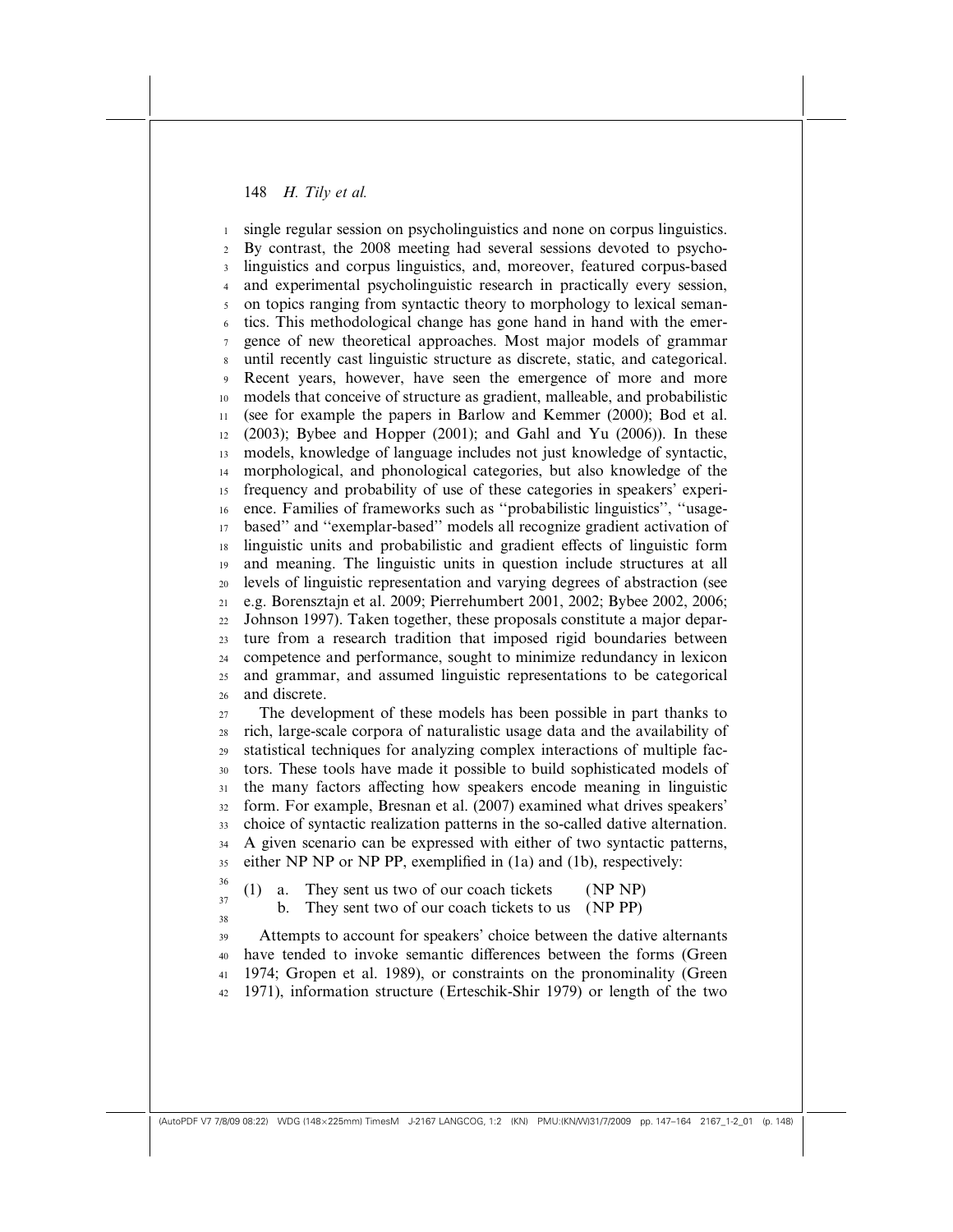arguments involved (Hawkins 1994). Each one of these generalizations covers many cases—but each is subject to exceptions. Indeed, corpus analysis shows the choice between the two constructions to be far more flexible than first appears to intuition (Fellbaum 2005; Bresnan and Nikitina 2007; Bresnan 2008). Analyzing a large corpus of such ''dative'' sentences, Bresnan et al. (2007) showed that a multitude of such factors, taken together, jointly predict speakers' syntactic choice between NP NP or NP PP alternants at very high accuracy. No analysis considering just one factor at a time, be it semantic, phonological, or pragmatic, does justice to the facts about the dative alternation. Grammatical models seeking to describe syntactic realization patterns with any degree of accuracy must therefore take into account many factors at once. Speakers' syntactic choices can be accurately modeled using statistical models incorporating interacting constraints that jointly estimate the outcome probability. Moreover, (Bresnan 2008) found that acceptability judgments reflect these factors, as well. However, the off-line judgment task does not show whether the language production process is sensitive to similar constraints as it unfolds: the models may achieve mere ''descriptive adequacy''. What constraints are speakers in fact sensitive to? One means of investigating that question draws on observations about pronunciation. Different tokens of one and the same word or phrase typically sound slightly different. This variation may be random to some degree; to some extent, however, it reflects planning processes during language production: A large body of evidence suggests that the duration of words and pauses provides a sensitive diagnostic revealing speakers' sensitivity to probabilities at various levels of linguistic structure, such as the frequency and contextual predictability of words (Lieberman 1963; Bell et al. 2009), morphemes (Pluymaekers et al. 2005; Kuperman et al. 2007), and syntactic structures (Gahl and Garnsey 2004, 2006; Gahl et al. 2006). Just as with research on syntactic alternations, research on pronunciation variation reveals speakers' sensitivity to many probabilistic factors at once. This point is firmly established in the study of word durations, which simultaneously reflect static properties of single words such as orthographic regularity, and dynamically-changing properties related to the 1 2 3 4 5 6 7 8 9 10 11 12 13 14 15 16 17 18 19 20 21 22 23 24 25 26 27  $28$ 29 30 31 32 33 34

speaker's experience with that word: for example, its frequency, and its likelihood of appearing in the context of the words before and after it (Gahl 2008; Bell et al. 2009). Other things being equal, the production of low-probability linguistic units—that is, low-frequency words and words which are unlikely in a given context—tends to involve lengthening of words and pauses. By contrast, the pronunciation of high-probability linguistic units is characterized by phonetic reduction and durational shortening. 35 36 37 38 39 40 41 42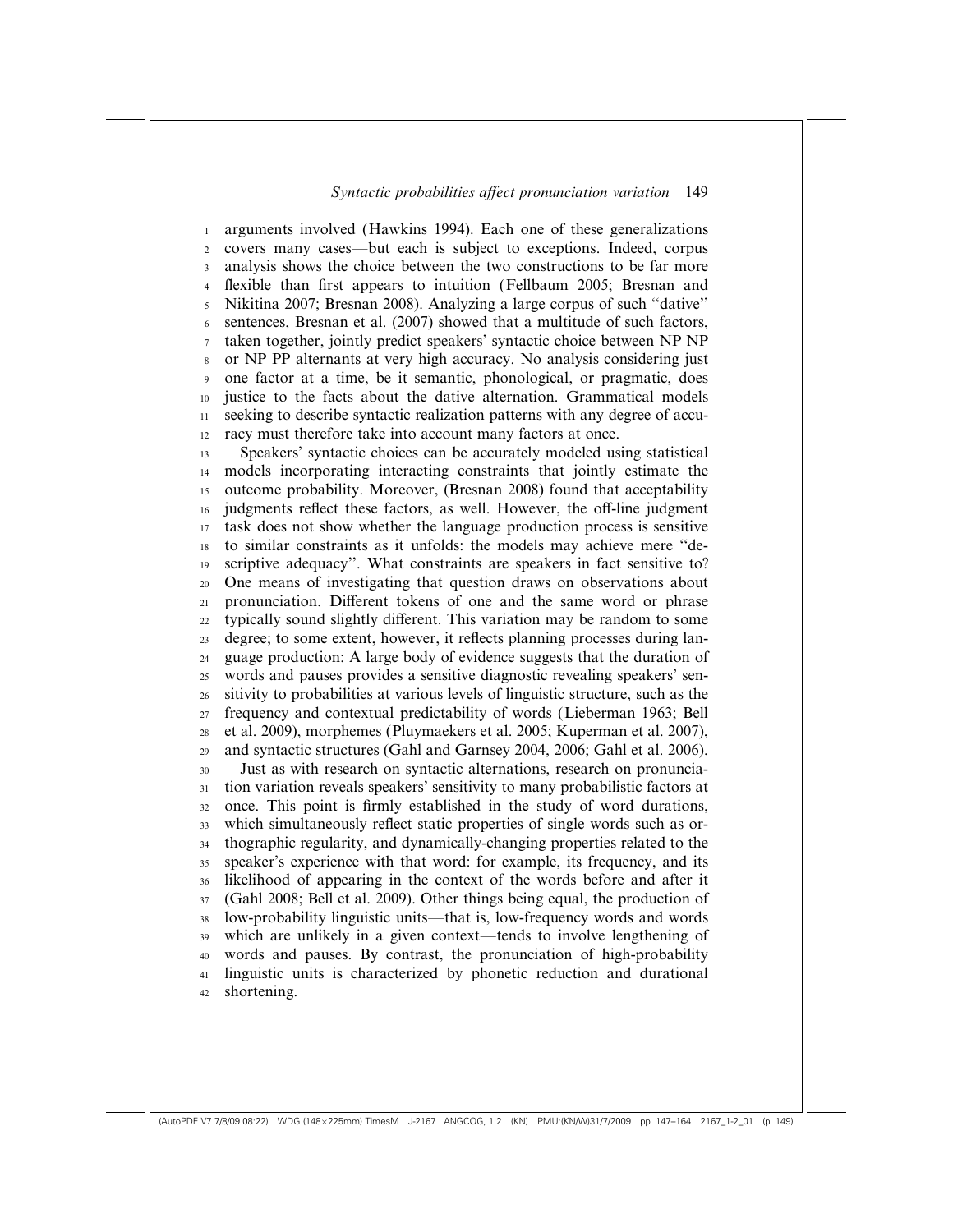Research on probabilistic pronunciation variation has often focused on ''string probability'' measures such as n-grams, or transitional probabilities, i.e. the probability of a word conditioned on the word(s) that precede or follow it (Jurafsky et al. 2001; Bell et al. 2009). However, if grammars are indeed probabilistic, one should expect to see similar pronunciation effects of more abstract syntactic probabilities, as pointed out in Gahl and Garnsey (2004). In our previous research, we have shown that syntactic probabilities can affect pronunciation. That research was based on the so-called subcategorization bias of a verb, or ''verb bias''. Verb bias refers to the probability with which a given verb appears with each of the subcategorization frames it is compatible with, such as the sentential complement (SC) and double object (DO) frames shown in  $(2)$ . Effects of verb bias, i.e. a syntactic property, on sentence comprehension are well established (Trueswell et al. 1993; Garnsey et al. 1997). 1 2 3 4 5 6 7 8 9 10 11 12 13 14

(2) a. We confirmed the date was correct (SC) b. We confirmed the date (DO) 15 16 17

In Gahl and Garnsey (2004), we examined pronunciation variation in these types of sentence, and showed that, among other things, the acoustic-phonetic realization of the clause boundary following ''confirmed'' in the SC-variant was in part a function of the probability of encountering an SC following that verb. SCs after verbs that are highly likely to take direct objects ("DO-bias verbs") are realized differently from SCs following verbs that are likely to take SCs (''SC-bias verbs''), independently of the specific words appearing in those structures. Importantly, this difference was not due to the real-life probability of scenarios described by sentences with high and low syntactic probability (cf. Gahl and Garnsey 2006, for discussion, and Gahl et al. 2006) for a similar effect in a different pair of constructions). 18 19 20 21 22 23 24 25 26 27  $28$ 29

While the observations in Gahl and Garnsey (2004) suggest that pronunciation variation reflects probabilities associated with syntactic structure, it is clear that the probability measure used there is overly simple. To look only at a verb's subcategorization bias, estimated from corpus counts of various subcategorization frames in corpora, is to throw away the mass of rich information available in sentences which speakers' choices may be sensitive to. Subcategorization biases exist in tandem with (and in some part, result from) a host of local and discourse-level factors, as can be seen in the rich and detailed analyses in Bresnan et al. (2007), (Szmrecsanyi and Hinrichs 2008), and (Wasow 2002), among others. 30 31 32 33 34 35 36 37 38 39 40

The goal of the current study is to bring the tool of pronunciation variation to bear on understanding the richness of speakers' probabilistic 41 42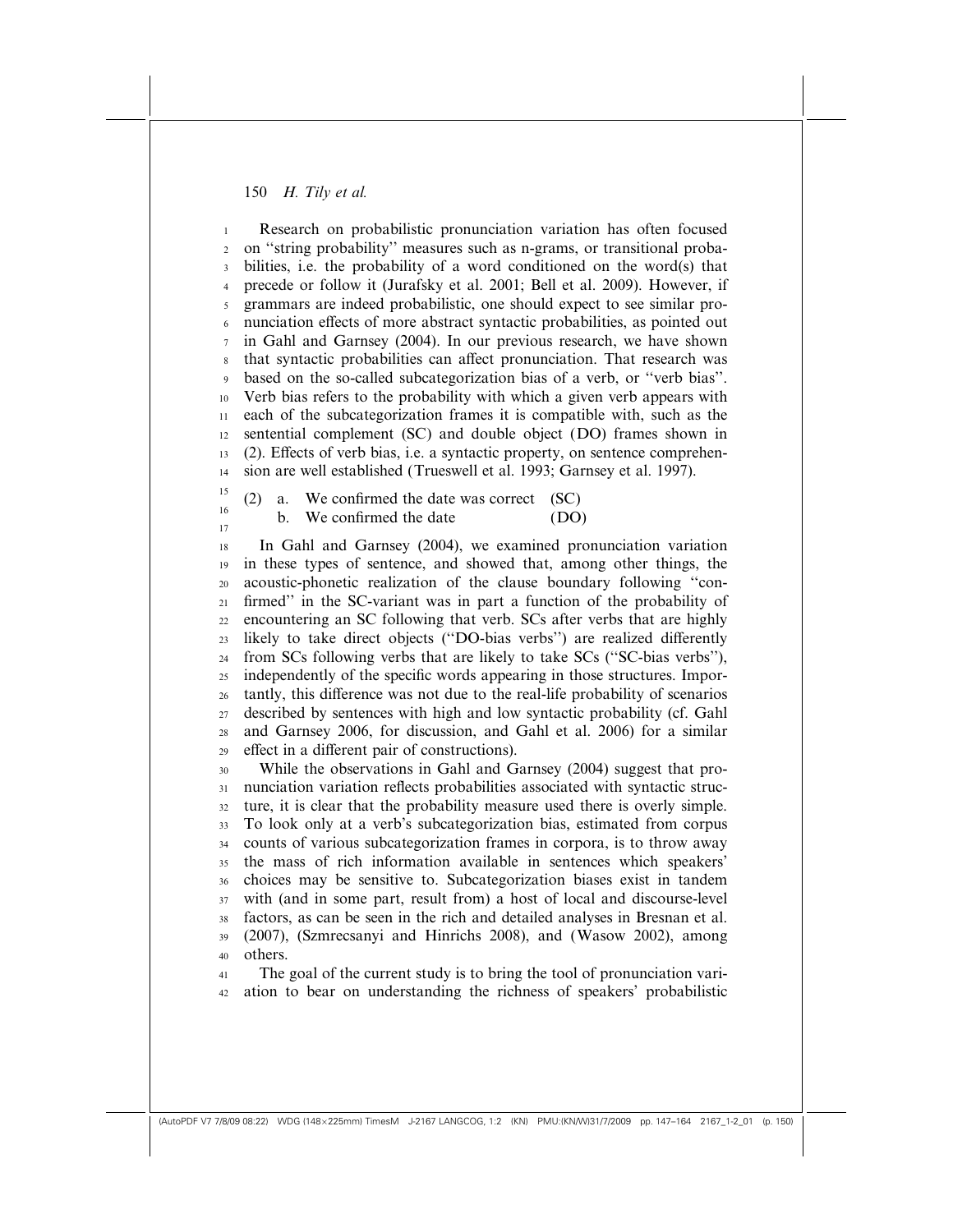knowledge of language. The current examines pronunciation variation in the dative alternation. If pronunciation variation is a sufficiently sensitive reflection of the multiple probabilistic cues predicting the choice between syntactic structures, then it can help show whether the human language production system does indeed rely on the full range of available cues. The current study also allows us to address serious questions left open by previous research. Previous studies of syntactic probabilities (Gahl and Garnsey 2004; Gahl et al. 2006) elicited speech from participants by asking them to read sentences. That fact constitutes a limitation: For one thing, the prosody of read speech differs from that of spontaneous speech (Schafer et al. 2005). An even more serious problem is that the observed effect may have resulted from comprehension difficulty, rather than directly reflecting the workings of the language production system. Sentences with local ambiguities often induce ''garden-paths'', i.e. incorrect parses that temporarily throw the comprehension system off-track. Gahl and Garnsey (2004) excluded tokens from the analysis that showed selfcorrection or marked overemphasis ("we confirmed, no wait, oh now I get  $it, \ldots$  we conFIRMED the date was correct"). Still, the possibility cannot be ruled out that the subjects in those studies initially misunderstood some of the sentences they were asked to read and then decided to emphasize low-probability prosodic phrasings. In fact, to keep subjects from feeling self-conscious knowing their speech would be analyzed, they were falsely given the impression that the researchers needed the recordings for a future comprehension experiment. Perhaps, then, speakers were attempting to make the sentences easy to comprehend for an imaginary listener. An analysis of spontaneous speech alleviates the problems caused by possible garden-path effects experienced by the speakers, if it is assumed that talkers are unlikely to induce garden-path effects in themselves by their own speech. That assumption appears plausible, given that talkers do not generally appear to be aware of local ambiguities in their own speech here (Allbritton et al. 1996). In addition, though this is an active area of research, it appears that speakers do not consistently provide cues to listeners that would maximize ease of comprehension (Ferreira and Dell 2000). The dative alternation provides a particularly useful tool for an investigation of syntactic probabilities in that the two alternants (They sent us two tickets  $\sim$  They sent two tickets to us) denote identical real-life scenarios (semantic differences between the alternants notwithstanding, cf. Green 1974; Gropen et al. 1989). If the phonetic realization of dative sentences indeed reflects probability of construction choice, then it does not simply reflect probability of real-world scenarios. Speakers' choices of dative alternants are subject to a range of probabilistic constraints at 1 2 3 4 5 6 7 8 9 10 11 12 13 14 15 16 17 18 19 20 21 22 23 24 25 26 27  $28$ 29 30 31 32 33 34 35 36 37 38 39 40 41 42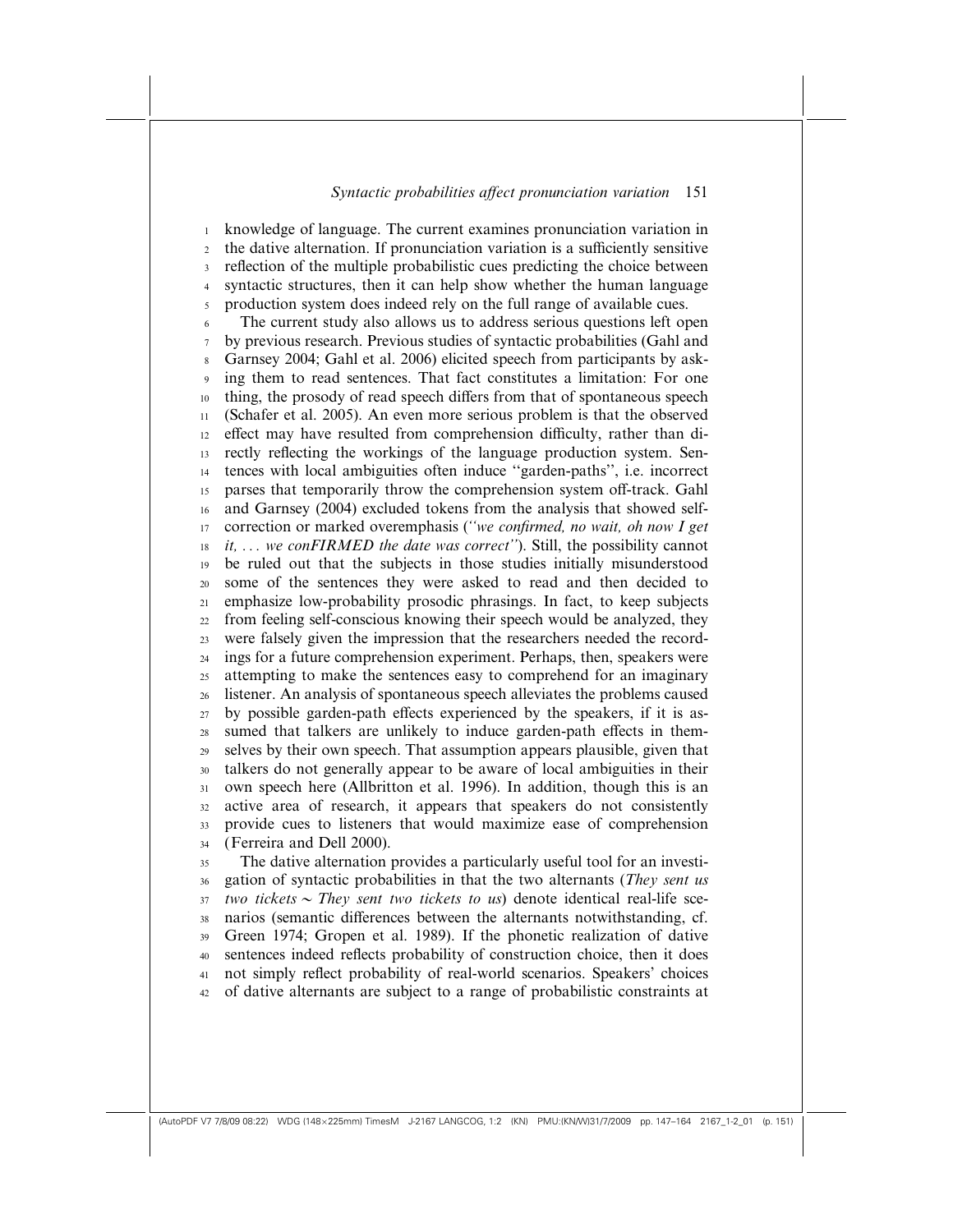least some of which are based on linguistic facts alone, not on real-world denotata. Therefore, differences in planning or processing difficulty between the two alternants must be due to speakers' store of linguistic experiences, not to differences in the frequency of events in the world. Our earlier studies controlled for real-life probability of denoted scenarios (cf. the discussion in Gahl and Garnsey 2006), but they did so indirectly; the dative alternation provides a direct means of teasing apart probability of constructions and of real-world denotata. 1 2 3 4 5 6 7 8

#### $\overline{9}$ 10

11

# 2. Background: The dative alternation

In Bresnan et al. (2007), we used multivariate statistical analysis to investigate the many factors that have been claimed to influence speakers' choice between the dative alternants. As mentioned above, previous accounts explain the choice in terms of a single variable. Surprisingly perhaps, all of these accounts work fairly well despite the different constraints they invoke. This is because the properties that have shown to be relevant tend to pattern together: For instance, pronominal themes tend to favour the NP PP construction and pronominal recipients the NP NP construction; but pronouns also tend to be short, definite, concrete, and given. Using a logistic regression model, however, Bresnan et al. (2007) were able to include many such correlated factors and test whether speakers' choices were influenced by each independently, controlling for the others. 12 13 14 15 16 17 18 19 20 21 22 23 24

Bresnan et al.'s analysis used data from the Switchboard corpus of spoken American English, which consists of recorded telephone conversations between strangers (Godfrey et al. 1992). Bresnan et al. handannotated each sentence containing one of the two dative alternants (NP NP or NP PP; in a total of 2360 sentences), tracking a host of syntactic and semantic variables that might have influenced the syntactic choice. All of the variables were previously claimed to be relevant to the alternation in the theoretical or experimental literature. All in all, fourteen variables were chosen and annotated in the data: the semantic class of the verb (coding the type of relationship held between the recipient and theme); the givenness, pronominality, definiteness, animacy, person and number of the recipient; the givenness, pronominality, definiteness, number and concreteness of the theme; the (log) difference in the number of words of the recipient and theme; structural parallelism (whether there had been instances of the same syntactic pattern in the preceding dialogue). A logistic regression model was then estimated which could predict the speaker's choice between NP NP and NP PP as a function of these variables. Except for number and person of recipient, and concrete-25 26 27  $28$ 29 30 31 32 33 34 35 36 37 38 39 40 41 42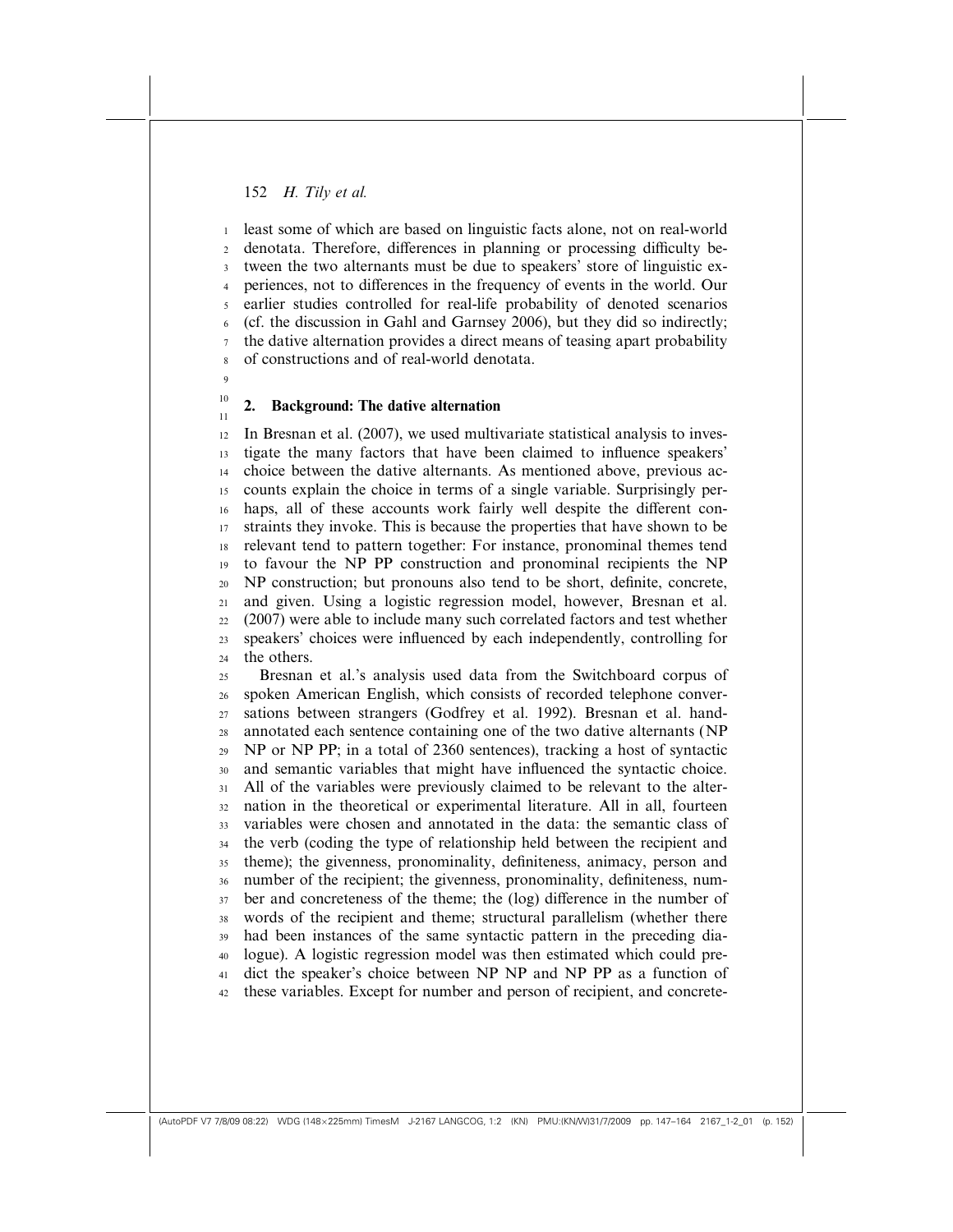Table 1. Factors found by Bresnan et al. (2007) to favor the NP NP or NP PP constructions 1

| NP NP more likely                      | NP PP more likely                      |  |  |
|----------------------------------------|----------------------------------------|--|--|
| given recipient or nongiven theme      | given theme or nongiven recipient      |  |  |
| pronominal recipient or nonpronominal  | pronominal theme or nonpronominal      |  |  |
| theme                                  | recipient                              |  |  |
| animate recipient or inanimate theme   | animate theme or inanimate recipient   |  |  |
| definite recipient or indefinite theme | definite theme or indefinite recipient |  |  |
| short recipient or long theme          | short theme or long recipient          |  |  |
| singular theme                         | plural theme                           |  |  |

ness of theme, all of the factors were found to have an effect on the choice of NP NP or NP PP: the nature of some of these effects is illustrated in Table 1. On previously unseen data, the model correctly predicted in 94% of cases whether the NP NP or NP PP would be used. 13 14 15 16 17

The outcome variable in a logistic regression model is a continuous number ranging between 0 and 1. This number can be interpreted as the probability with which the model ''expects'' (or ''predicts'') the NP PP construction—or equivalently, 1 minus the probability of the NP NP. For example, when all the cues converge to make the outcome very certain, the output will be close to 1 or 0; in cases where the cues are more equivocal, the output will be closer to .5. We can consider this output as a measure of the probability of the construction choice, given the cues: for each NP NP or NP PP, was the speakers' choice of that construction inevitable? Or was the choice more of coin flip between the two, or even—in a few cases—the less likely outcome? 18 19 20 21 22 23 24 25 26 27 28

29 30

41 42

11 12

## 3. Methods

The Bresnan et al. data and model give us a set of tokens of NP NP and NP PP sentences, along with an estimate of the probability of the alternant that was chosen: In some cases, the choice of the alternant that the speaker in fact chose received strong support from the various factors in the model. Other cases are assigned a lower probability by the model. For example, the two sentences below had predicted probabilities of 0.01 and 0.99, respectively: 31 32 33 34 35 36 37 38

- (3) a. Yeah. I haven't given much thought to it. I'm kind of busy raising my kids ( $p = 0.01$ ) 39 40
	-
	- b. if they can test the teachers, that gives them the full right to test the kids ( $p = 0.99$ )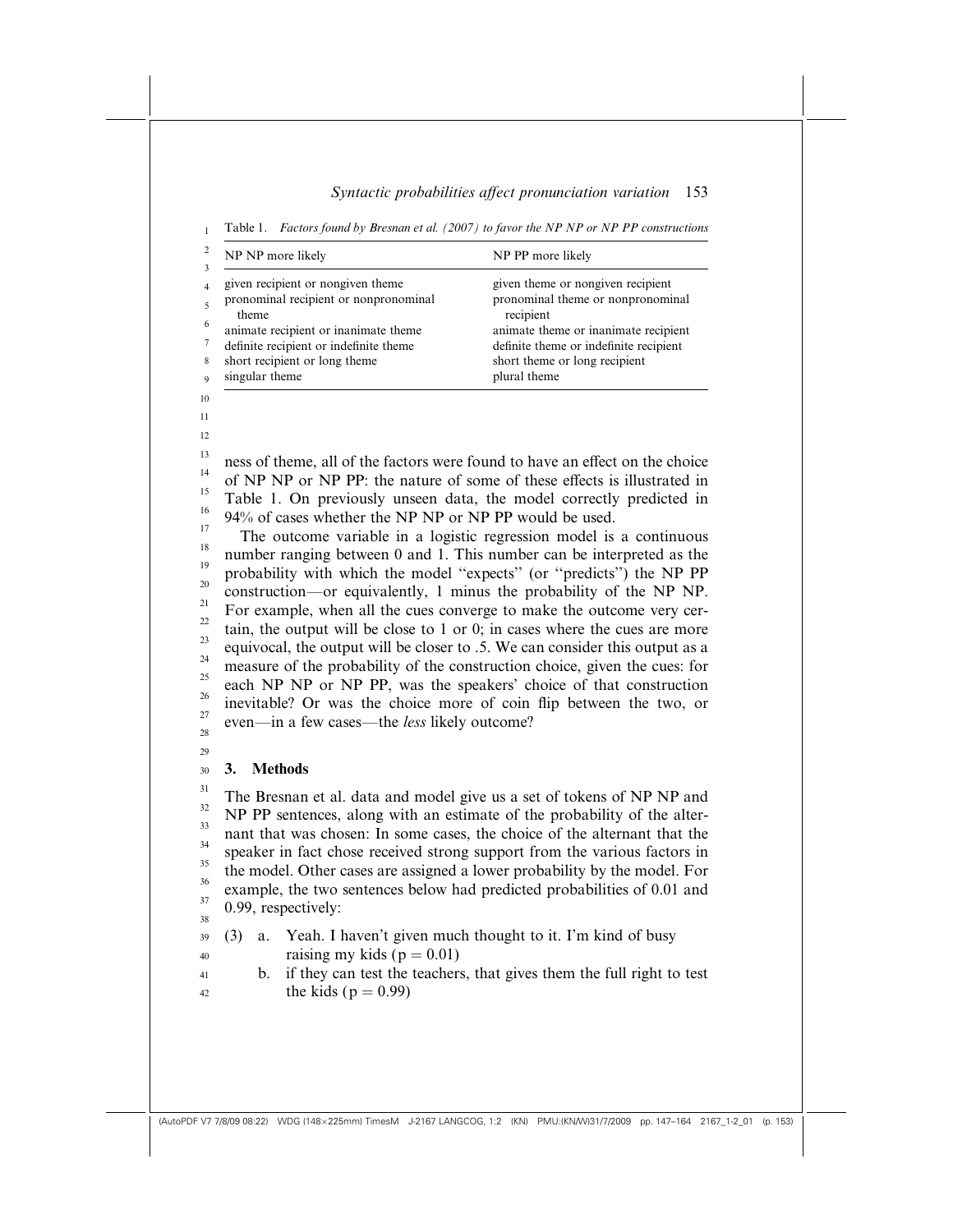With these probabilities in hand, we examined the effect of syntactic probability on the phonetic realization of dative sentences. We examined two aspects of phonetic realization: word duration and the presence of disfluencies. Word durations and the presence of disfluencies are two well established measures for fluctuations in processing speed and processing difficulty (Fox Tree and Clark 1997; Shriberg 2001; Clark and Fox Tree 2002; Bell et al. 2003). To study word durations, we focused on the preposition to in the NP PP alternants, using durations extracted from the time-aligned transcript of the Switchboard corpus (Deshmukh et al. 1998). Our choice of the word to as our target was motivated largely by concerns about effect size: Previous studies of probabilistic pronunciation variation led us to expect that the size of any effect of duration reduction would be quite small (Bell et al. 2003; Pluymaekers et al. 2005; Kuperman et al. 2007; Gahl 2008; Bell et al. 2009), so it is important to minimize other effects that are not in the model, such as the length or frequency of other words in the dative constructions. Examining many instances of the same word is a way to control for word-specific information; hence we use the duration of this word in all of the NP PP outcomes as our dependent variable. Our models also included the following other variables as controls: Rate of speech, measured in syllables per second, for the intonational phrase surrounding the word to (excluding the duration of to itself ). Following (Bell et al. 2003), we define the intonational phrase as the longest region containing the word of interest that contains no sentence boundaries or pauses of 500ms or more. Segmental context, specifically the presence of a preceding and following vowel, as this environment may favor flapping and other contextually-induced articulatory changes. – Other measures of contextual probability: Verb bias, i.e. the probability of NP NP or NP PP conditioned only on the verb, – Forward and backward bigrams, i.e. the probability of the word to given the immediately preceding or following word (Bell et al. 2009) obtained from the Web 1T ngram corpus (Brants and Franz 2006) We removed cases with disfluencies immediately preceding or following to. We consider the following to be disfluencies: a pause of 500ms or more; repetition of a word; a filled pause ("uh", "um"); or a repair or restart (''give thi- that to them''). We then built a multiple linear regression model to test the effects of these variables. A linear regression model relates a set of predictor variables to an outcome variable, by considering the influence of all indepen-1 2 3 4 5 6 7 8 9 10 11 12 13 14 15 16 17 18 19 20 21 22 23 24 25 26 27  $28$ 29 30 31 32 33 34 35 36 37 38 39 40 41 42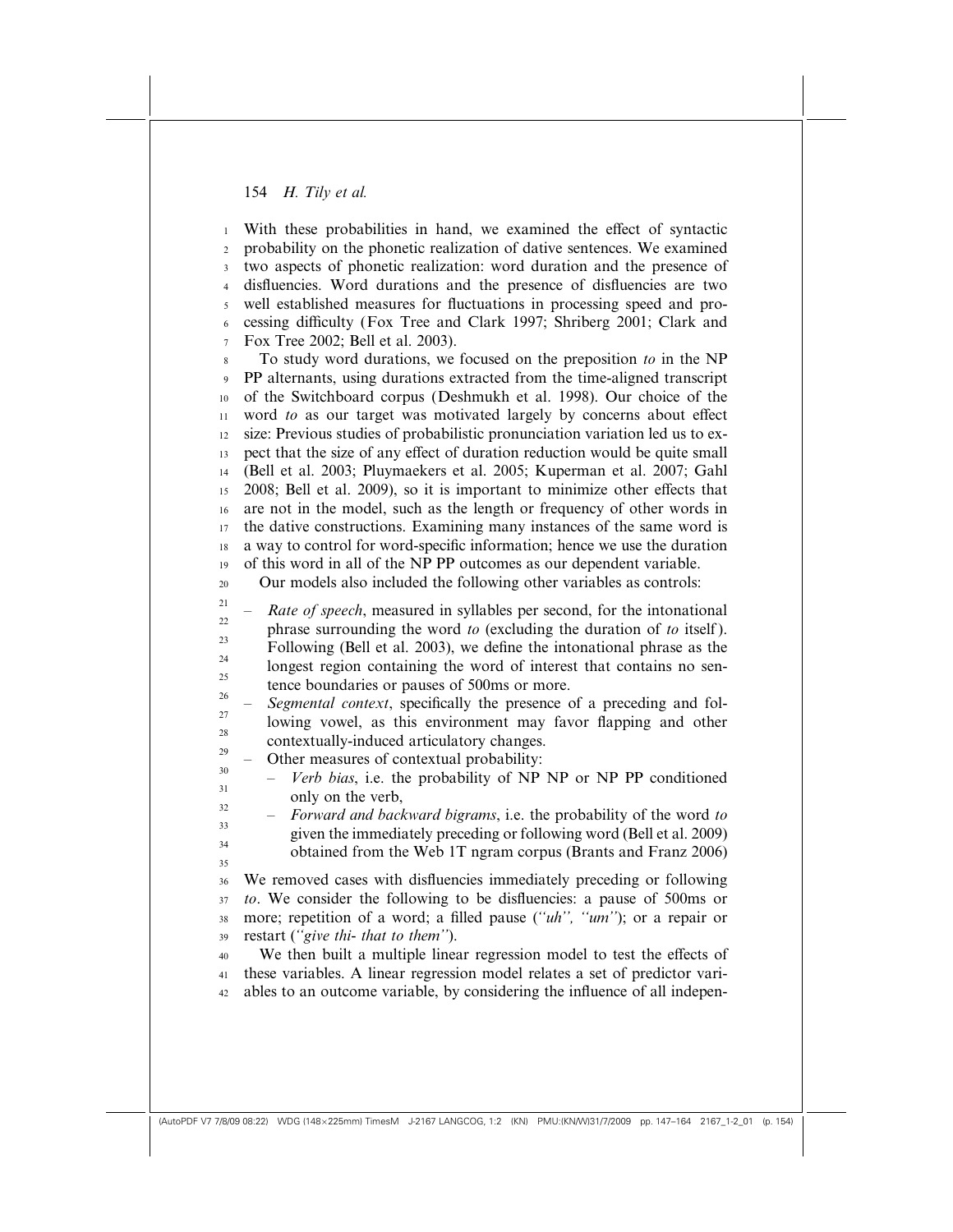dent variables simultaneously. The model determines a coefficient for each independent variable which shows how strongly it correlates with the outcome variable when all other variables in the model are controlled. The outcome variable in our case was the duration of the word to. The critical predictor variable of interest was syntactic probability, i.e. the probability assigned a sentence in the Bresnan et al. model. The coefficient for probability showed the average difference, in milliseconds, of the word to in high versus low probability instances of the construction, after controlling for all other factors in the model. If this difference is significantly different from zero, i.e. if it is large relative to the difference that would be expected due to random variation in the data, the influence of syntactic probability on duration is considered to be statistically significant. A second outcome variable of interest was the presence of disfluencies in the dative sentences. A second regression model was constructed, this time predicting the presence of disfluencies preceding or following the verb or within either of its two arguments (the recipient or the theme) in the NP NP and NP PP sentences. As this outcome variable is categorical, we used logistic regression. Like linear regression, logistic regression relates a set of predictor variables to an outcome variable. Unlike in the case of linear regression, the outcome variable in a logistic regression model is a probability estimate, namely the probability of observing particular values of a categorical variable, here, the probability that the utterance contains a disfluency. The only predictor variables in this model were verb bias, speech rate, and the probability of the NP NP or NP PP variant, from the Bresnan et al. database. Note that the other predictor variables in the model of to-duration, such as the bigram probability measures, vary for each word in a sentence. It would be possible to estimate the values of these variables for every word in the sentences and to combine those measures with the construction outcome probability to predict disfluency at each point in the sentence. We are currently exploring this and other variants of the disfluency model. Data preparation and statistical analysis was carried out using the statistical package R (R Development Core Team 2008) and in particular 1 2 3 4 5 6 7 8 9 10 11 12 13 14 15 16 17 18 19 20 21 22 23 24 25 26 27  $28$ 29 30 31 32 33 34 35

- the Design (Harrell 2007) and languageR (Baayen 2008) packages. 36
- 37 38

39

# 4. Results

We first turn to the model of the duration of the word to at the start of the PP. Our dependent measure was the duration of this word in miliseconds. We removed datapoints with disfluencies adjacent to the word 40 41 42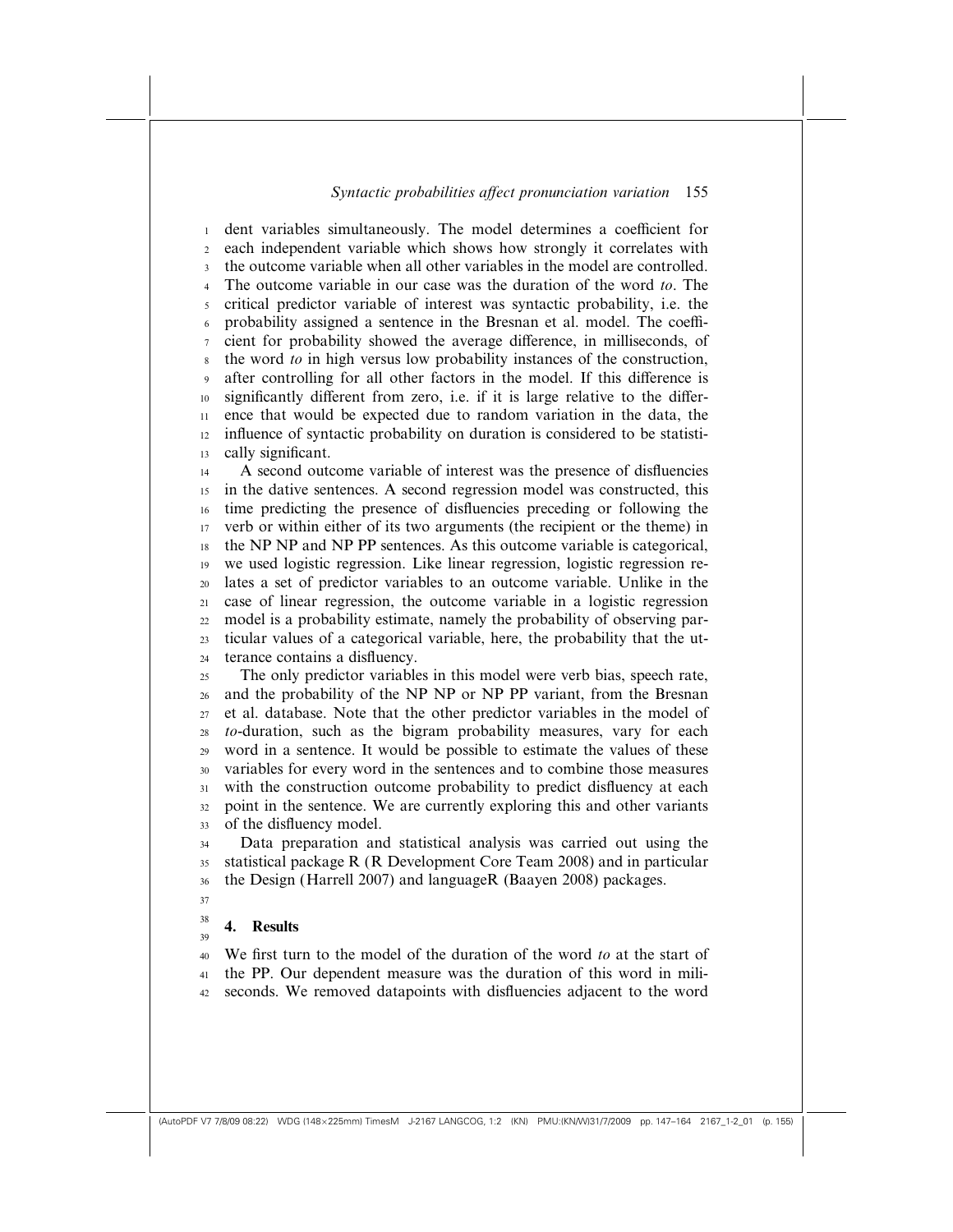1

8

|  | Table 2. Final model for to duration in the PP outcome |  |  |  |  |  |  |
|--|--------------------------------------------------------|--|--|--|--|--|--|
|--|--------------------------------------------------------|--|--|--|--|--|--|

|                     |            | Std. Error |          |          |
|---------------------|------------|------------|----------|----------|
| Intercept           | 0.17557    | 0.01220    | 14.397   | 0.000000 |
| Outcome probability | $-0.34147$ | 0.13782    | $-2.478$ | 0.013603 |
| Backward bigram     | $-6.92303$ | 2.12904    | $-3.252$ | 0.001235 |
| Previous vowel      | 0.02486    | 0.01038    | 2.396    | 0.017001 |

of interest, or with durations more than 2.5 standard deviations from the mean (8.4% of the data). 446 cases remained. A speech rate control variable was calculated by taking the duration of the intonational phrase containing the word to (i.e. the maximum period containing no pause of 500ms or more and no sentence boundaries). We excluded the word to itself from the region over which speech rate was calculated, to avoid collinearity with the dependent variable. The number of syllables in the region was divided by this duration, to determine the speaking rate, measured as syllables per second. The independent variable of interest, the probability of the actual outcome spoken, was calculated using the Bresnan et al. model. Together with the other controls described above, these variables were entered into a linear regression model. Regression inputs were standardized by subtracting the mean and dividing by two standard deviations, as recommended in Gelman (2008). 9 10 11 12 13 14 15 16 17 18 19 20 21 22

Although some of the predictor variables might be expected to co-vary, in fact collinearity turned out to be unproblematic. All VIFs were less than 1.2, meaning that the predictors were almost orthogonal. Because the number of datapoints from each speaker varied greatly and because speech rate accounted for much of the inter-speaker variability, we did not use any random or fixed effect for speaker. 23 24 25 26 27  $28$ 

The following controls were not significant, and were removed from the model during model comparison by fast backwards elimination of factors (Lawless and Singhal 1978): Forward bigram probability ( $p = .43$ ), Speech rate of the surrounding region ( $p = .27$ ) and Verb bias ( $p = .95$ ). 29 30 31 32

The three factors shown in Table 2 were determined (by likelihood ratio tests) to improve model quality (at  $p < .05$ ). Importantly, the probability of the PP outcome is a statistically significant predictor of the duration of to, with higher probability outcomes resulting in shorter pronunciations. 33 34 35 36 37

We now turn to our second variable of interest: disfluency. We coded sentences for whether they contained a disfluency in the intonational phrase surrounding the ''dative'' verb. Utterances were identified as disfluent if the longest stretch of pause-free speech surrounding the verb contained repetitions, filled pauses, repairs or restarts. Both NP PP and NP 38 39 40 41 42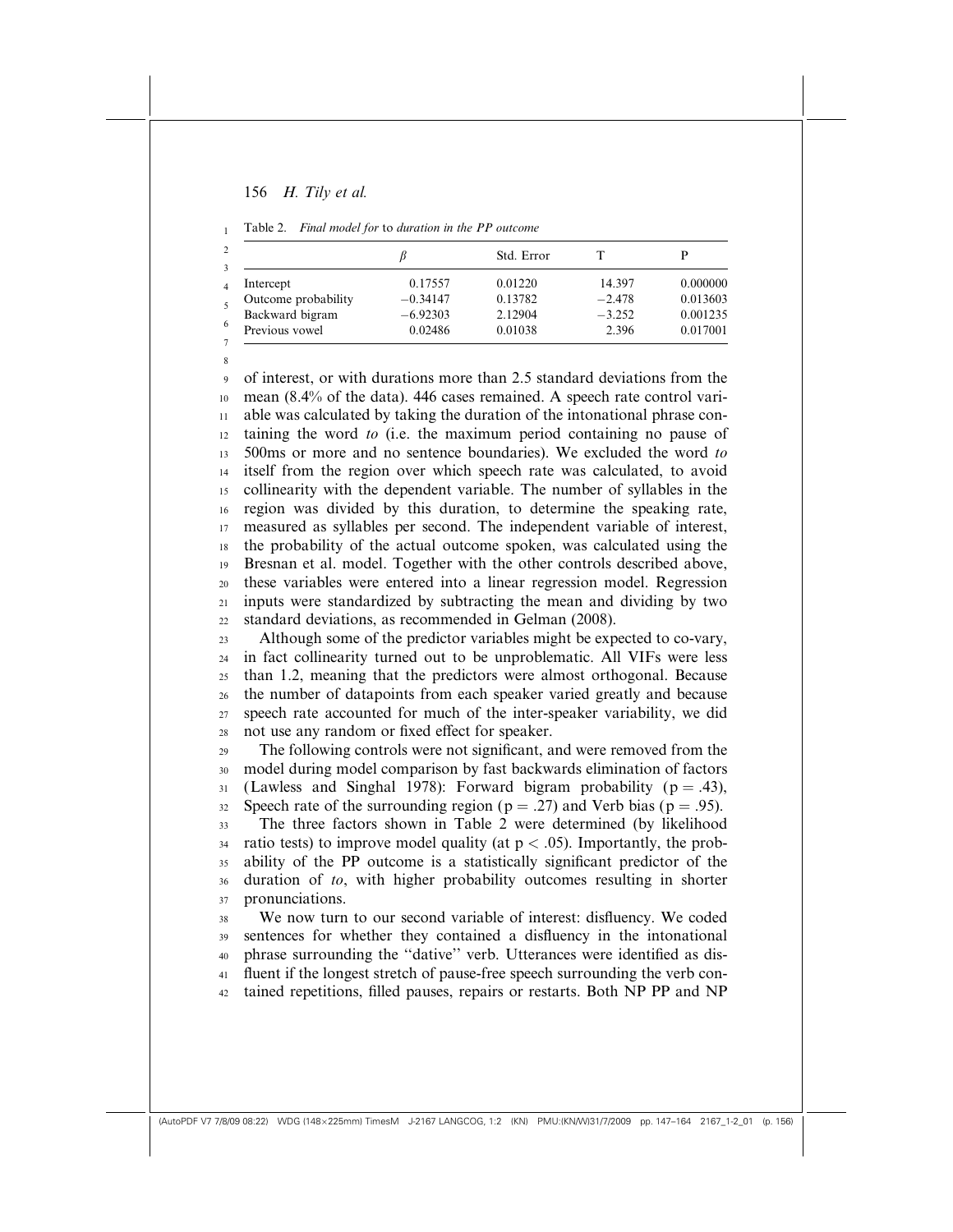Table 3. Final model for disfluency in the dative VP 1

7

|                     |           | S.E.    | Wald Z  |        |
|---------------------|-----------|---------|---------|--------|
| Intercept           | 0.6782    | 0.27773 | 2.44    | 0.0146 |
| speech rate         | $-0.8168$ | 0.09997 | $-8.17$ | 0.0000 |
| outcome probability | $-0.2020$ | 0.09403 | $-2.15$ | 0.0317 |

NP outcomes were included. We removed sentences with speech rate 2.5 standard deviations from the mean (0.43% of the data). This left 2061 cases, of which 594 contained a disfluency in the verb region. Again, our independent variable of interest was calculated using the Bresnan et al. model. This time, because both NP PP and NP NP outcomes were included, and the variable was not the absolute probability of a NP PP, but the probability of the actual outcome chosen (i.e. one minus the probability of the NP PP in the NP NP case). Collinearity between predictors was found not to pose a problem: all VIFs were less than 1.3. 8 9 10 11 12 13 14 15 16

Verb bias proved non-significant by likelihood ratio tests during model comparison ( $p = .26$ ), and so was removed from the model. 17 18

The probability of the outcome (NP PP vs NP NP) is a significant predictor of disfluency: more probable NP PPs and more probable NP NPs are less likely to contain disfluencies. Additionally, sentences that are spoken more quickly are less likely to contain disfluencies. 19 20 21 22

The size of the effect of probability on duration is small. For the to-model, the predicted difference between the least and most probable outcome in the actual data is just over 20ms, but since the data is so heavily skewed towards likely outcomes, most datapoints are predicted to have much more similar durations. The difference between an utterance at the 25th percentile (the probability value which is greater than the least probable 25% of the data) and the 75th percentile, for instance, is predicted to be 15ms. Figure 1 shows the distribution of durations for each utterances falling in each quartile. It is not entirely surprising that the effect on duration should be so small: the word  $to$  is very short (mean duration of 129ms). Although standardizing the regression inputs does make coefficients more comparable (see Gelman 2008), the probability measures used here have quite skewed distributions: In particular, the bigram probabilities are much less evenly distributed than the outcome probabilities, with roughly two thirds of the probabilities smaller than 0.05. This skewed distribution exaggerates the standardized effect size of the bigram relative to the outcome probability. As a result, we cannot directly compare the bigram and outcome probability effect sizes. Even so, it is safe to say that the bigram probability has a greater effect on duration than the outcome probability. 23 24 25 26 27  $28$ 29 30 31 32 33 34 35 36 37 38 39 40 41 42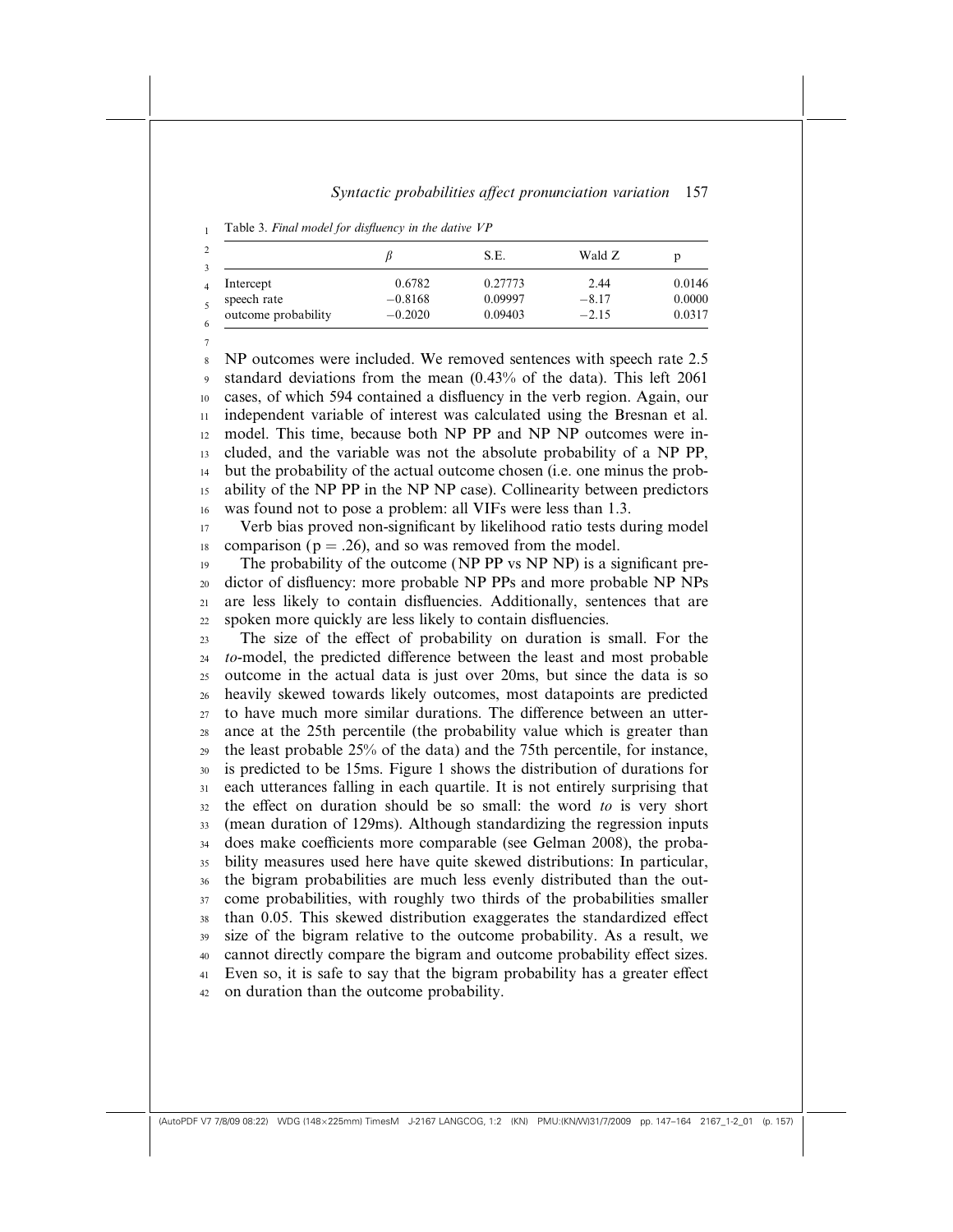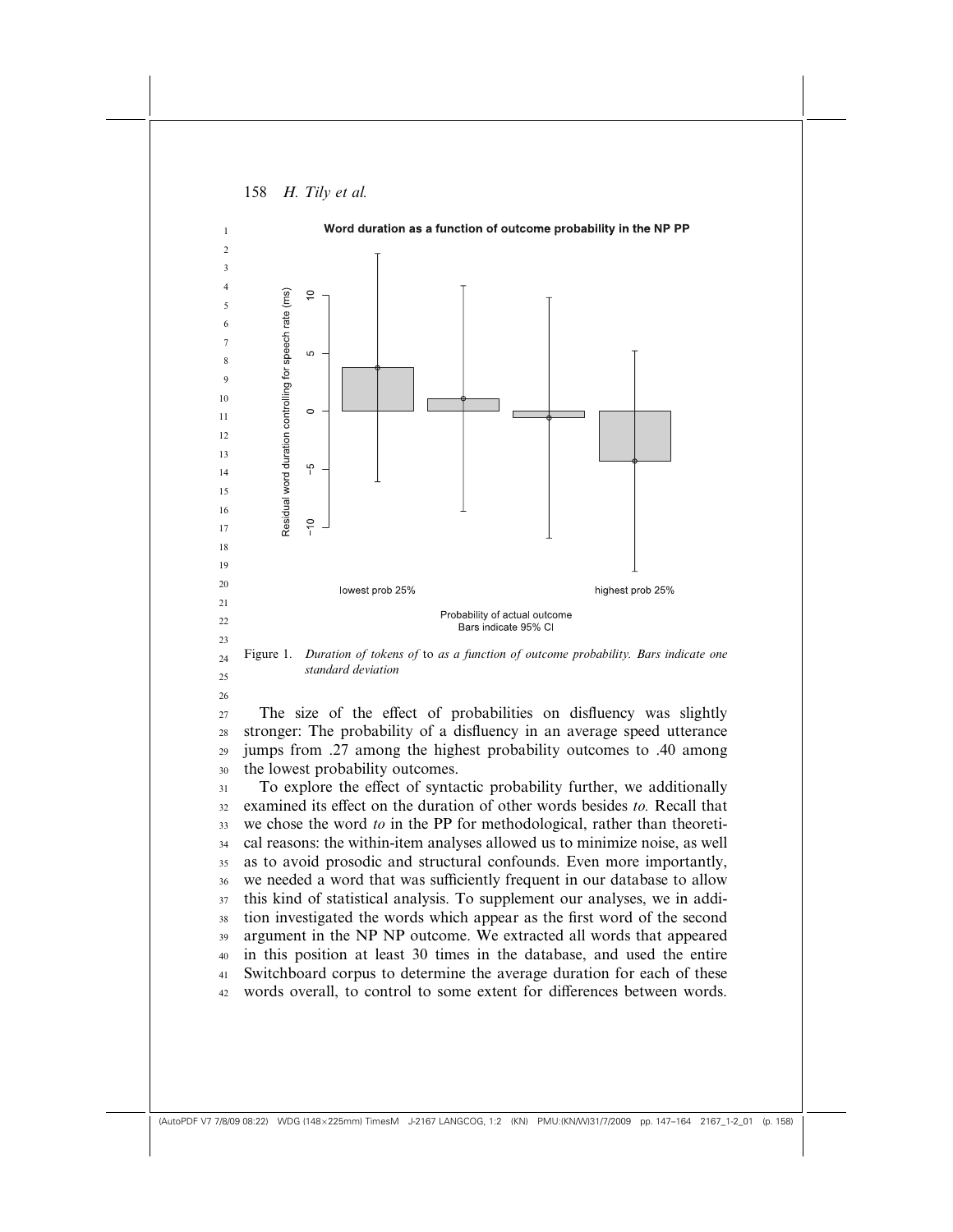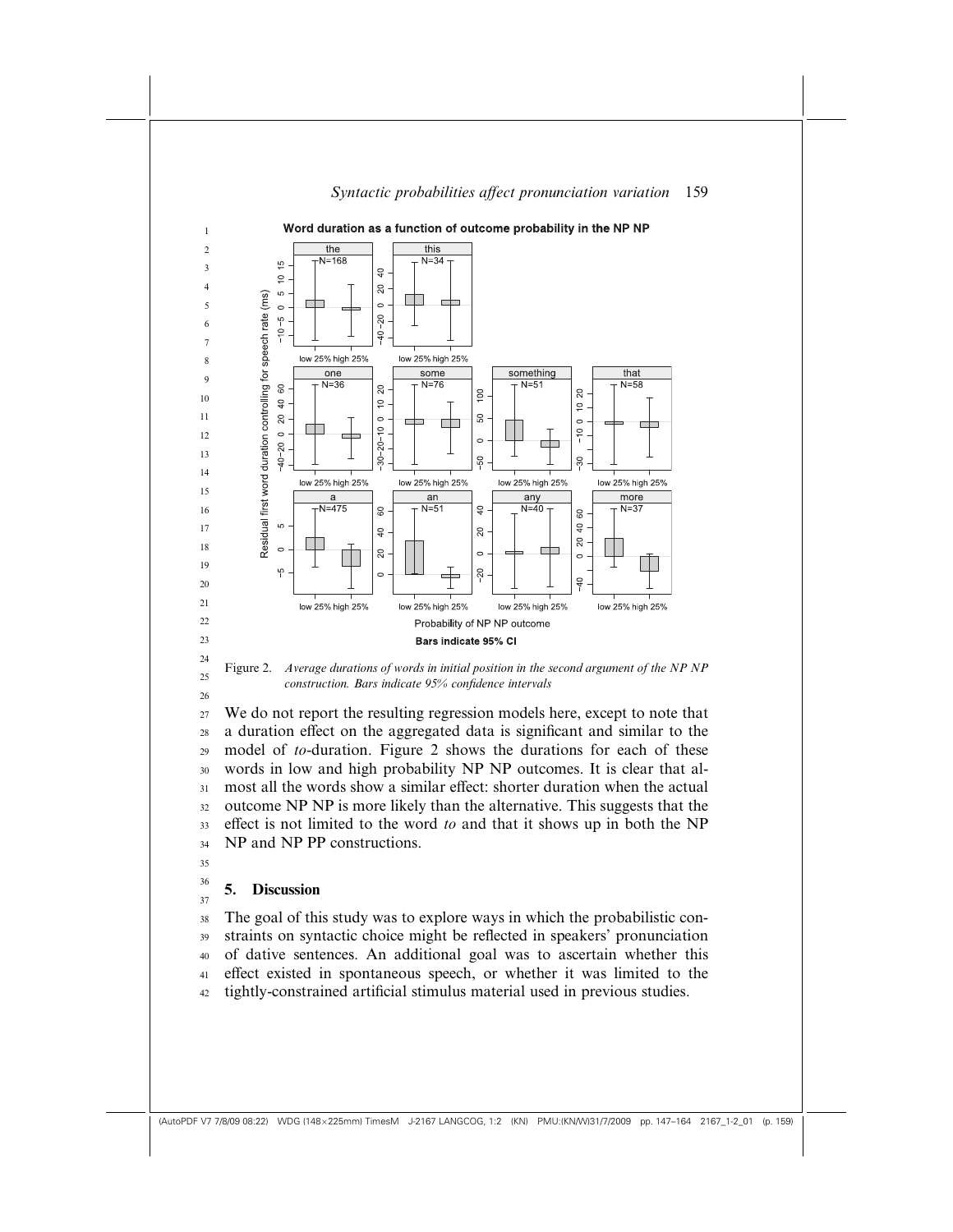Our crucial finding is that the probability of speakers' choice between alternants is indeed reflected in pronunciation, in spontaneous speech. While our previous findings on syntactic probabilities and pronunciation variation in read speech might have arisen from garden-path effects, i.e. a comprehension-based effect, the current results suggest that syntactic probabilities affect language production. Several caveats are in order: First, the observed effect on the duration of to was very small, and the unexplained variability substantial. A related caveat concerns the fact that the corpus data are heavily skewed towards likely syntactic choices: low-probability outcomes are rare by their nature—a persistent problem facing corpus-based research. 1 2 3 4 5 6 7 8 9 10 11

The small effect sizes and the sparseness of low-probability data raise the question whether the observed effect was spurious. However, we found the same probability estimate to be a significant predictor of disfluency in both constructions. Moreover, the effect consistently seemed to appear on other words in the NP NP construction. The pervasiveness of these related patterns increase our confidence in their stability and generalizability. 12 13 14 15 16 17 18

It may seem surprising that verb bias, a measure that had revealed itself as a significant predictor of probabilistic pronunciation variation in previous research, did not emerge as a significant predictor in the current data. On closer consideration, this fact is to be expected: verb bias is a crude measure of the probability with which a speaker will choose each construction. The detailed analysis in Bresnan et al. of the factors affecting the dative alternation reveals that verb bias is overridden in many cases by the host of other factors shown to play a role. Naturally, a crude measure only reveals large effects—or small effects as long as other factors are tightly controlled, as was the case in the scripted stimuli in our earlier work. 19 20 21 22 23 24 25 26 27  $28$ 29

Our data do not enable us to say which of the many factors influencing the choice of syntactic alternant carried the effect, or indeed whether any single factor carried it. Our insistence that the dative choice is conditioned on a multitude of factors might invite the objection that we only included one summary measure in our models of phonetic variation, viz. the probability of the outcome conditioned on all of those factors. However, a model including all factors as predictors of pronunciation variation would be problematic, as it would unduly reflect phonetic properties of particular words that tend to occur in one level of certain factors, rather than the properties of those words that influence the syntactic outcome. Hence, such a model would not have shed light on the role of syntactic probabilities. Furthermore, the relatively small amount of data and the large number of factors would have left us in danger of overfitting the 30 31 32 33 34 35 36 37 38 39 40 41 42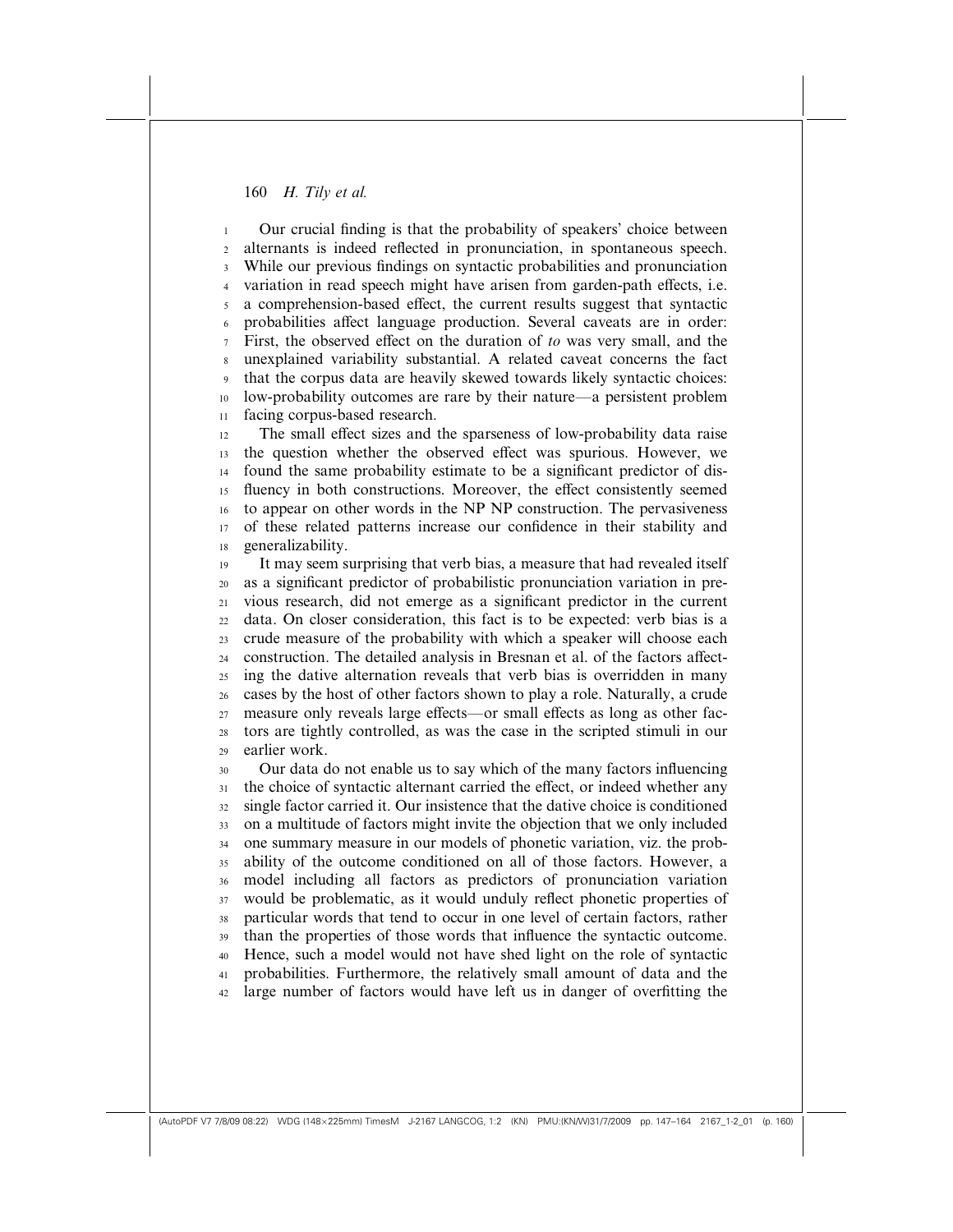model to the specific data in our corpus; and the collinearity between factors wouldn't have permitted us to see the importance of individual factors with certainty. The most promising way to tease apart the role of individual factors probably lies in experimental research, for factorial manipulation of individual factors. In this way, corpus studies and experimental research can be mutually supportive. But again, it is possible that no single factor or small set of factors would emerge as significant even then: the overall pattern result from the entire collection of factors working in concert. Our results add to the growing body of evidence that the acoustic realization of words reflects higher-level linguistic information (Clark and Wasow 1998; Gahl and Garnsey 2004). Taken together, these findings argue for a model of language production in which high-level linguistic representations of syntax and meaning are not strictly isolated from lowlevel processes such as articulation and speech rate control, but where information can flow between levels of representation. Computational accounts that are consistent with the descriptive generalizations do exist. For instance, Uniform Information Density (Aylett and Turk 2004; Levy and Jaeger 2007) posits that speakers tend to make the rate at which information is conveyed over the speech stream roughly constant, and therefore more predictable words (which carry little information) should be produced to take up a shorter duration than less predictable words. This would be an efficient strategy for communication over the speech channel, in that it makes utterances shorter without reducing the words that the hearer would have the most difficulty reconstructing. While psycholinguistic models of the language production system underlying these effects that could accommodate these findings are not yet available, we believe that current work on exemplar-based and usage-based models may yield a useful formalization of the relevant processing units, thanks to its ability to represent linguistic units at arbitrary levels of abstraction and probabilistic tendencies between them. Finally, our results add further evidence to the view that probabilistic effects in language production are not due to probability of real-world scenarios: There are multiple ways to express a given meaning. What we have shown here is that meaning-equivalent alternants differ in pronunciation, as a function of the syntactic probability. 1 2 3 4 5 6 7 8 9 10 11 12 13 14 15 16 17 18 19 20 21 22 23 24 25 26 27  $28$ 29 30 31 32 33 34 35 36 37

## 6. General conclusion

38 39

Language production requires integrating many types of information. The view of the mind that underlies this research is that language produc-40 41

tion system is an adaptive system that comes to process those structures 42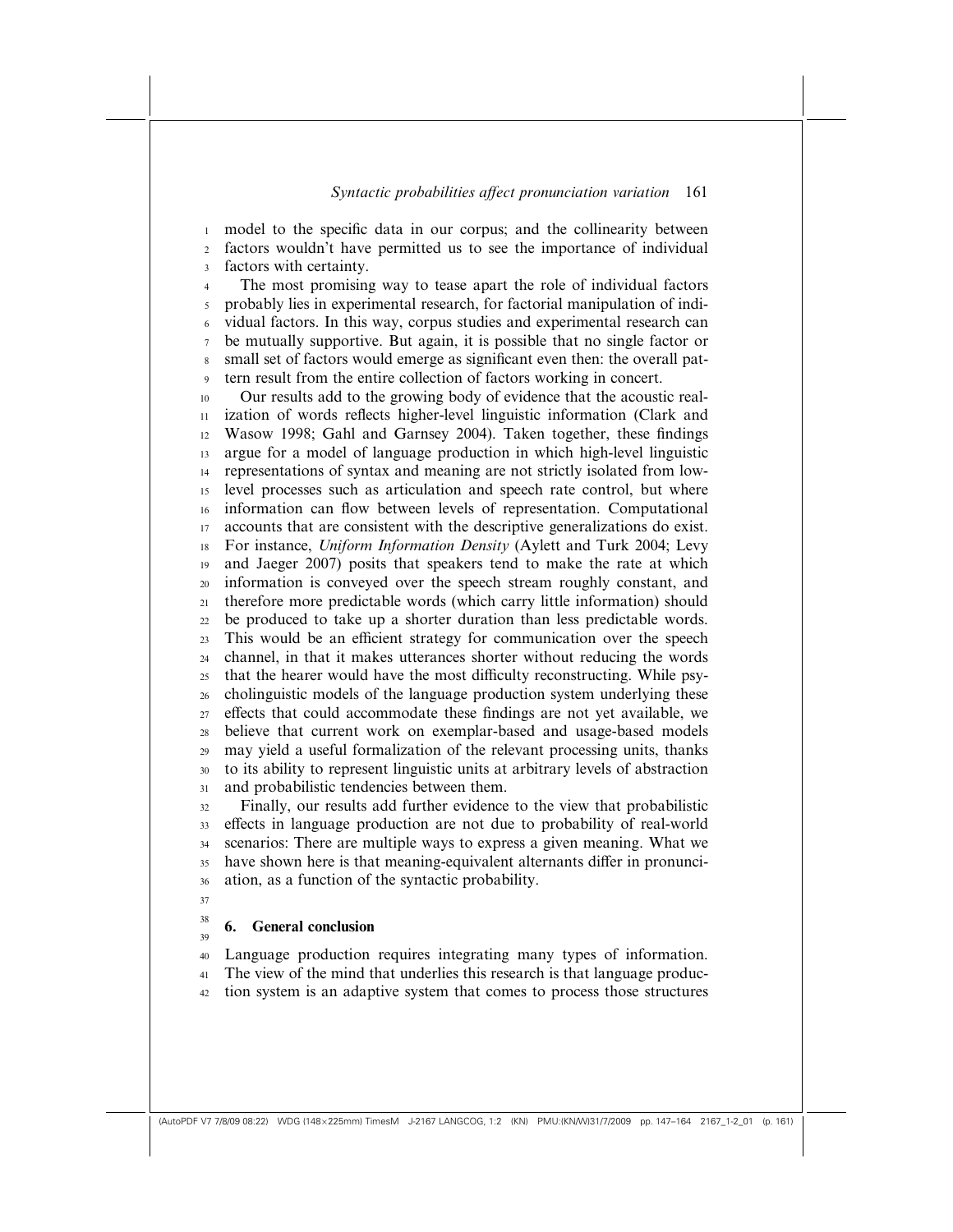most efficiently that it has processed most often in prior experience. But what aspects of prior language experience does the language production system keep track of? The present work supports the view that many factors jointly shape speakers' probabilistic knowledge of language. We have arrived at this view based on corpus evidence, experimentation, and statistical modeling. It is thanks to this methodological grounding that our theoretical models can explore the consequences of abandoning the simplifying assumptions of grammar as categorical and deterministic. References Allbritton, D. W., G. McKoon & R. Ratcliff. 1996. Reliability of prosodic cues for resolving syntactic ambiguity. Journal of Experimental Psychology: Learning, Memory, & Cognition 22(3). 714–735. Aylett, M. & A. Turk. 2004. The Smooth Signal Redundancy Hypothesis: A functional explanation for relationships between redundancy, prosodic prominence and duration in spontaneous speech. Language and Speech 47(1). 31-56. Baayen, H. 2008. Analyzing linguistic data: A practical introduction to Statistics using R. Cambridge: Cambridge University Press. Barlow, M. & S. Kemmer (eds.). 2000. Usage-based models of language. Chicago: CSLI. Bell, A., J. Brenier, M. Gregory, C. Girand & D. Jurafsky. 2009. Predictability effects on durations of content and function words in conversational English. Journal of Memory and Language 60(1). 92–111. Bell, A., D. Jurafsky, E. Fosler-Lussier, C. Girand, M. Gregory & D. Gildea. 2003. Effects of disfluencies, predictability, and utterance position on word form variation in English conversation. Journal of the Acoustical Society of America 113(2). 1001–1024. Bod, R., J. Hay & S. Jannedy (eds.). 2003. Probabilistic linguistics. Cambridge, MA: MIT Press. Borensztajn, G., W. Zuidema & R. Bod. 2009. Children's grammars grow more abstract with age—Evidence from an automatic procedure for identifying the productive units of language. Topics in Cognitive Science 1. 175–188. Brants, T. & A. Franz. 2006. Web 1T 5-gram. Philadelphia, PA: LDC Data Consortium. Bresnan, J. 2008. Is syntactic knowledge probabilistic? Experiments with the English dative alternation. In S. Featherston & W. Sternefeld (eds.), Roots: Linguistics in search of its evidential base, 75–96. Berlin & New York: Mouton de Gruyter. Bresnan, J., A. Cueni, T. Nikitina & R. H. Baayen. 2007. Predicting the dative alternation. In G. Bourne, I. Kraemer & J. Zwarts (eds.), *Cognitive foundations of interpretation*, 69– 94. Amsterdam: Royal Netherlands Academy of Science. Bresnan, J. & T. Nikitina. 2007. The gradience of the dative alternation. In L. H. Wee & L. Uyechi (eds.), Reality exploration and discovery: Pattern interaction in language and life. Stanford: CSLI. Bybee, J. & P. Hopper (eds.). 2001. Frequency and the emergence of linguistic structure (Typological studies in language 45). Amsterdam: John Benjamins. Bybee, J. 2002. Phonological evidence for exemplar storage of multiword sequences. Studies in Second Language Acquisition 24(2). 215–222. Bybee, J. 2006. From usage to grammar: The mind's response to repetition. Language 82(4). 529–551. 1 2 3 4 5 6 7 8  $\overline{9}$ 10 11 12 13 14 15 16 17 18 19 20 21 22 23 24 25 26 27  $28$ 29 30 31 32 33 34 35 36 37 38 39 40 41  $42$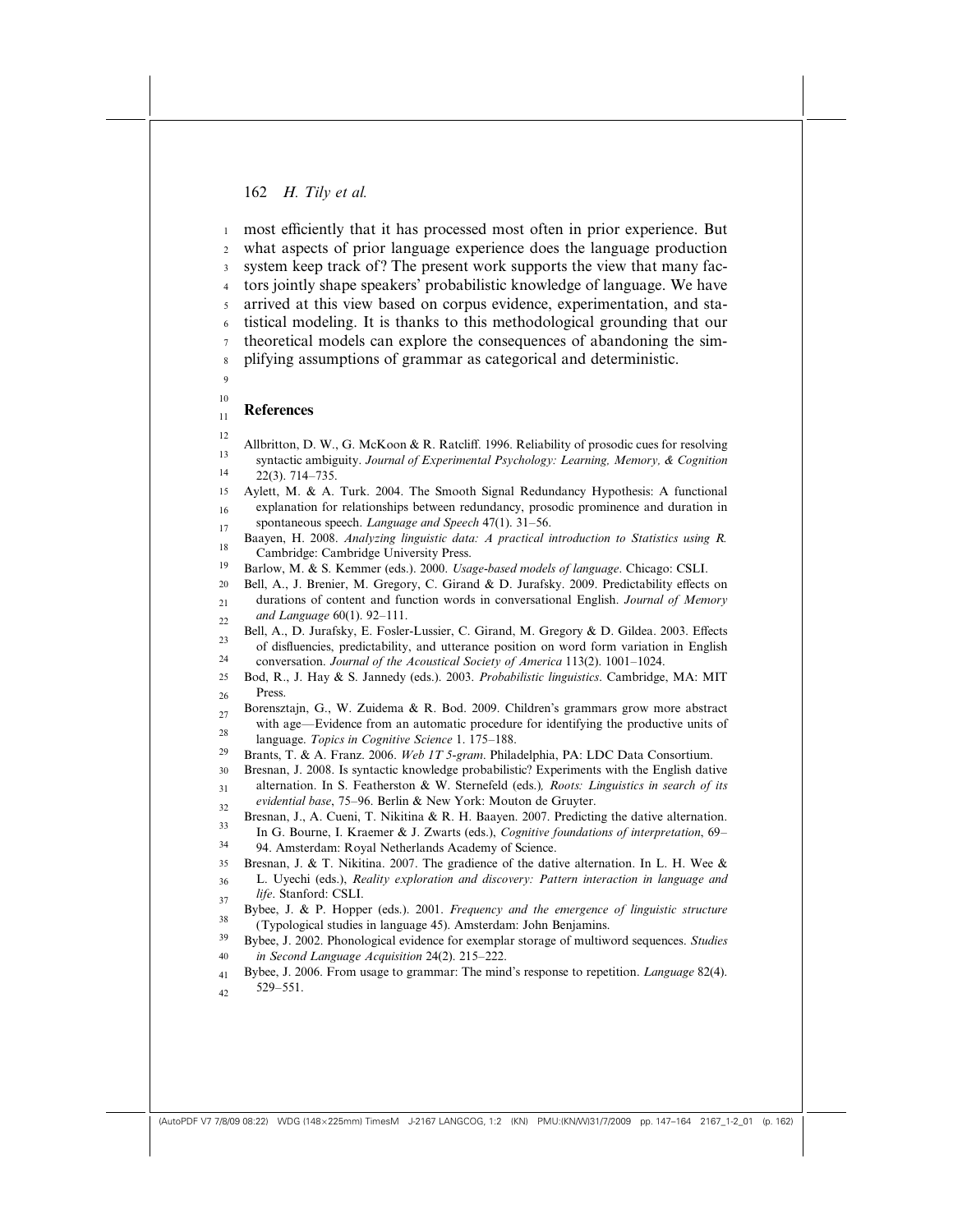|                     | Syntactic probabilities affect pronunciation variation<br>163                                                                                                                       |
|---------------------|-------------------------------------------------------------------------------------------------------------------------------------------------------------------------------------|
| $\mathbf{1}$        | Clark, H. H. & T. Wasow. 1998. Repeating words in spontaneous speech. Cognitive Psy-<br>chology 37(3). 201-242.                                                                     |
| $\overline{c}$<br>3 | Clark, H. H. & J. E. Fox Tree. 2002. Using uh and um in spontaneous speaking. Cognition<br>$84(1)$ , 73-111.                                                                        |
| 4                   | Deshmukh, N., A. Ganapathiraju, A. Gleeson, J. Hamaker & J. Picone. 1998. Resegmenta-                                                                                               |
| 5<br>6              | tion of Switchboard. International Conference on Spoken Language Processing, Sydney,<br>Australia, Australian Speech Science and Technology Association.                            |
| $\overline{7}$      | Erteschik-Shir, N. 1979. Discourse constraints on dative movement. In T. Givon (ed.), Dis-<br>course and syntax, 441-467. New York: Academic Press.                                 |
| 8<br>9              | Fellbaum, C. 2005. Examining the constraints on the benefactive alternation by using the<br>World Wide Web as a corpus. In M. Reis & S. Kepser (eds.), Linguistic evidence: Empiri- |
| 10<br>11            | cal, theoretical and computational perspectives, 209-240. Berlin & New York: Mouton de<br>Gruyter.                                                                                  |
| 12                  | Ferreira, V. S. & G. S. Dell. 2000. Effect of ambiguity and lexical availability on syntactic<br>and lexical production. Cognitive Psychology 40(4). 296-340.                       |
| 13<br>14            | Fox Tree, J. E. & H. H. Clark. 1997. Pronouncing "the" as "thee" to signal problems in<br>speaking. Cognition 62(2). 151-167.                                                       |
| 15                  | Gahl, S. 2008. "Time" and "thyme" are not homophones: Word durations in spontaneous<br>speech. Language 84(3). 474-496.                                                             |
| 16<br>17            | Gahl, S. & S. M. Garnsey. 2004. Knowledge of grammar, knowledge of usage: Syntactic                                                                                                 |
| 18                  | probabilities affect pronunciation variation. Language 80(4). 748-775.<br>Gahl, S. & S. M. Garnsey. 2006. Syntactic probabilities affect pronunciation variation.                   |
| 19<br>20            | Language 82(2), 405-410.<br>Gahl, S., S. M. Garnse, C. Fisher & L. Matzen. 2006. "That sounds unlikely": Syntactic                                                                  |
| 21<br>22            | probabilities affect pronunciation. 28th Annual Conference of the Cognitive Science Soci-<br>ety, CD-ROM.                                                                           |
| 23                  | Gahl, S. & A. C. L. Yu. (eds.). 2006. Special issue on Exemplar-based Models in Linguistics.<br>The Linguistic Review 23(3).                                                        |
| 24<br>25            | Garnsey, S. M., N. J. Pearlmutter, E. Myers & M. A. Lotocky. 1997. The contributions<br>of verb bias and plausibility to the comprehension of temporarily ambiguous sentences.      |
| 26                  | Journal of Memory & Language 37(1). 58-93.                                                                                                                                          |
| 27<br>28            | Gelman, A. 2008. Scaling regression inputs by dividing by two standard deviations. Statis-<br>tics in Medicine 27. 2865-2873.                                                       |
| 29                  | Godfrey, J., E. Holliman & J. McDaniel. 1992. Switchboard: Telephone speech corpus for<br>research and development. International Conference on Acoustics, Speech and Signal        |
| 30<br>31            | Processing.<br>Green, G. 1971. Some implications of an interaction among constraints. In <i>Papers from the</i>                                                                     |
| 32                  | seventh regional meeting, 85-100. Chicago: Chicago Linguistic Society.<br>Green, G. 1974. Semantics and syntactic regularity. Bloomington: Indiana University                       |
| دد<br>34            | Press.<br>Gropen, J., S. Pinker M. Hollander, R. Goldberg & R. Wilson. 1989. The learnability and                                                                                   |
| 35                  | acquisition of the dative alternation in English. <i>Language</i> 65(2). 203–257.<br>Harrell, F. E. 2007. Design.                                                                   |
| 36<br>37            | Hawkins, J. 1994. A performance theory of order and constituency. Cambridge: Cambridge                                                                                              |
| 38                  | University Press.<br>Johnson, K. 1997. Speech perception without speaker normalization: An exemplar model.                                                                          |
| 39<br>40            | In K. Johnson & Mullennix (eds.), Talker variability in speech processing, 145-165. San<br>Diego: Academic Press.                                                                   |
| 41                  | Jurafsky, D., A. Bell, M. Gregory & W. D. Raymond. 2001. Probabilistic relations between<br>words: Evidence from reduction in lexical production [References]. In Joan Bybee and    |
| 42                  |                                                                                                                                                                                     |
|                     |                                                                                                                                                                                     |